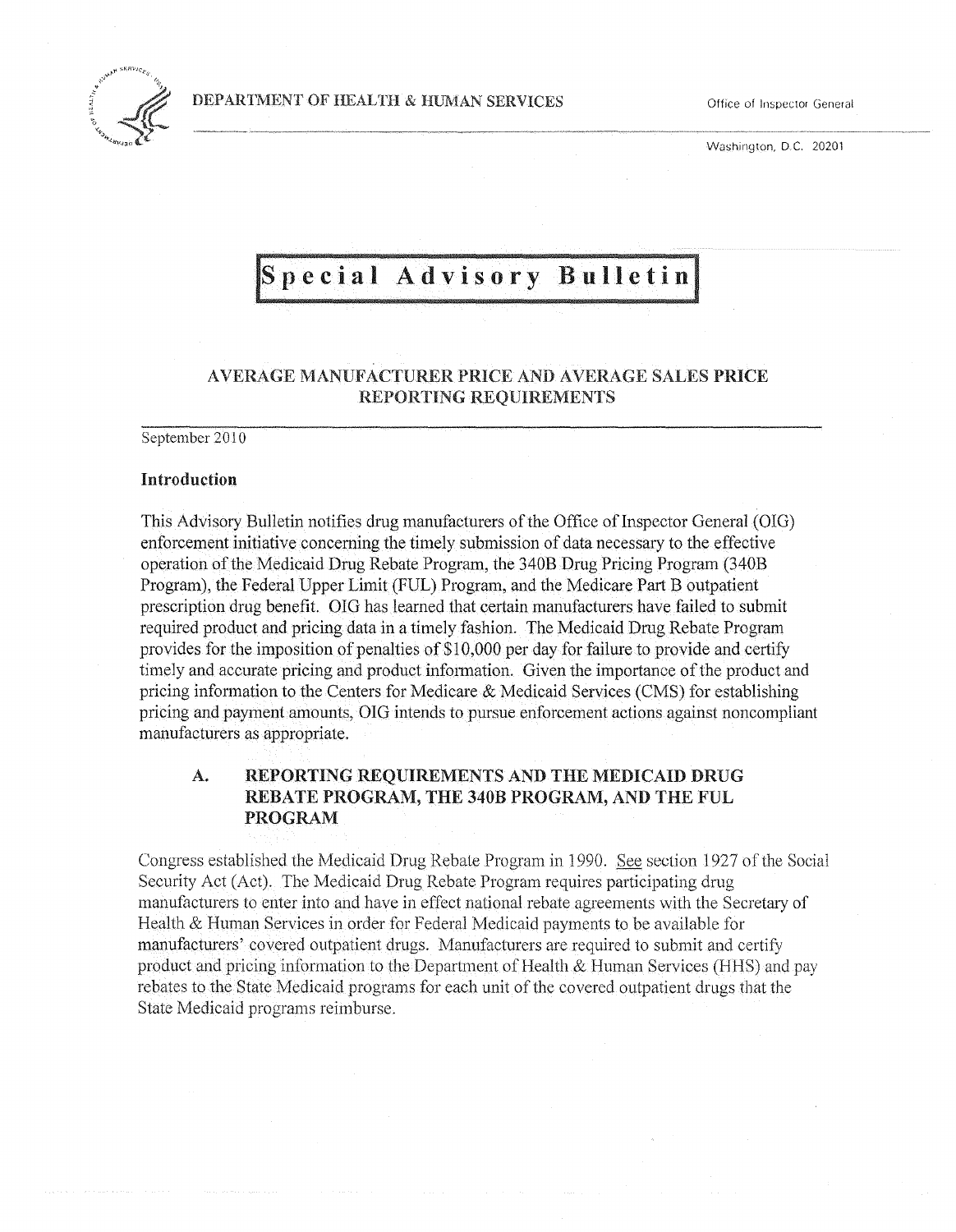Manufacturers must submit to HHS and certify average manufacturer price (AMP) and best price data in addition to other information. See Act  $\S 1927(b)(3)(A)$ . CMS uses the reported data to calculate a unit rebate amount CORA) for State verification purposes. Manufacturers pay States for each unit of the drug on the basis of the URA

Participation in the Medicaid Drug Rebate Program requires that manufacturers submit and certify pricing information both quarterly and monthly. These obligations are spelled out in the statute and implementing regulations. In addition, CMS provides Medicaid Drug Rebate Program participants with detailed guidance on the data requirements imposed by the rebate agreements.

In 1992, Congress established the 340B Program to provide a mechanism for certain "covered entities" to purchase prescription drugs at or below specified maximum prices. These prices are known as the 340B ceiling prices. Generally speaking, covered entities are safety net health care providers (including, for example, federally qualified health centers and disproportionate share hospitals). When it established the 340B Program, Congress amended section 1927 of the Act to specify that to qualify for Federal Medicaid payments for their drugs, manufacturers must also enter agreements with HHS under which manufacturers commit to sell their products to covered entities at prices equal to or lower than the 340B ceiling prices. The 340B ceiling prices are based, in part, on the same AMP data that manufacturers must report for the purposes of the Medicaid Drug Rebate Program.

Medicaid's FUL Program is designed to ensure that the Federal Government acts as a prudent buyer by taking advantage of current market prices for multiple-source drugs. The Deficit Reduction Act of 2005 (DRA), Public Law 109-171, made significant changes to the FUL Program. Section 6001 of the DRA requires AMP data to be reported monthly by manufacturers. Section 2503(a)(1)(B) of the Patient Protection and Affordable Care Act, Public Law 111-148, establishes monthly AMP data as the basis for CMS to calculate FUL amounts. Accordingly, CMS's ability to ensure that the Federal Government acts as a prudent buyer depends upon manufacturers' timely and accurate submission of monthly AMP data.

## B. REPORTING REQUIREMENTS FOR MEDICARE PART B

Although Medicare Part D covers most outpatient prescription drugs, CMS continues to cover a limited number of outpatient prescription drugs and biologicals under the Medicare Part B outpatient drug benefit. See Act § 1842(0). In setting Part B payment amounts CMS relies on average sales price (ASP) data reported by manufacturers. See Act  $\S$  1847A(c)(3). Medicare payment amounts for most Part B-covered drugs and biologicals are equal to 106 percent of the volume-weighted ASPs based on reported Healthcare Common Procedure Coding System codes, which define drugs by name and billing unit size.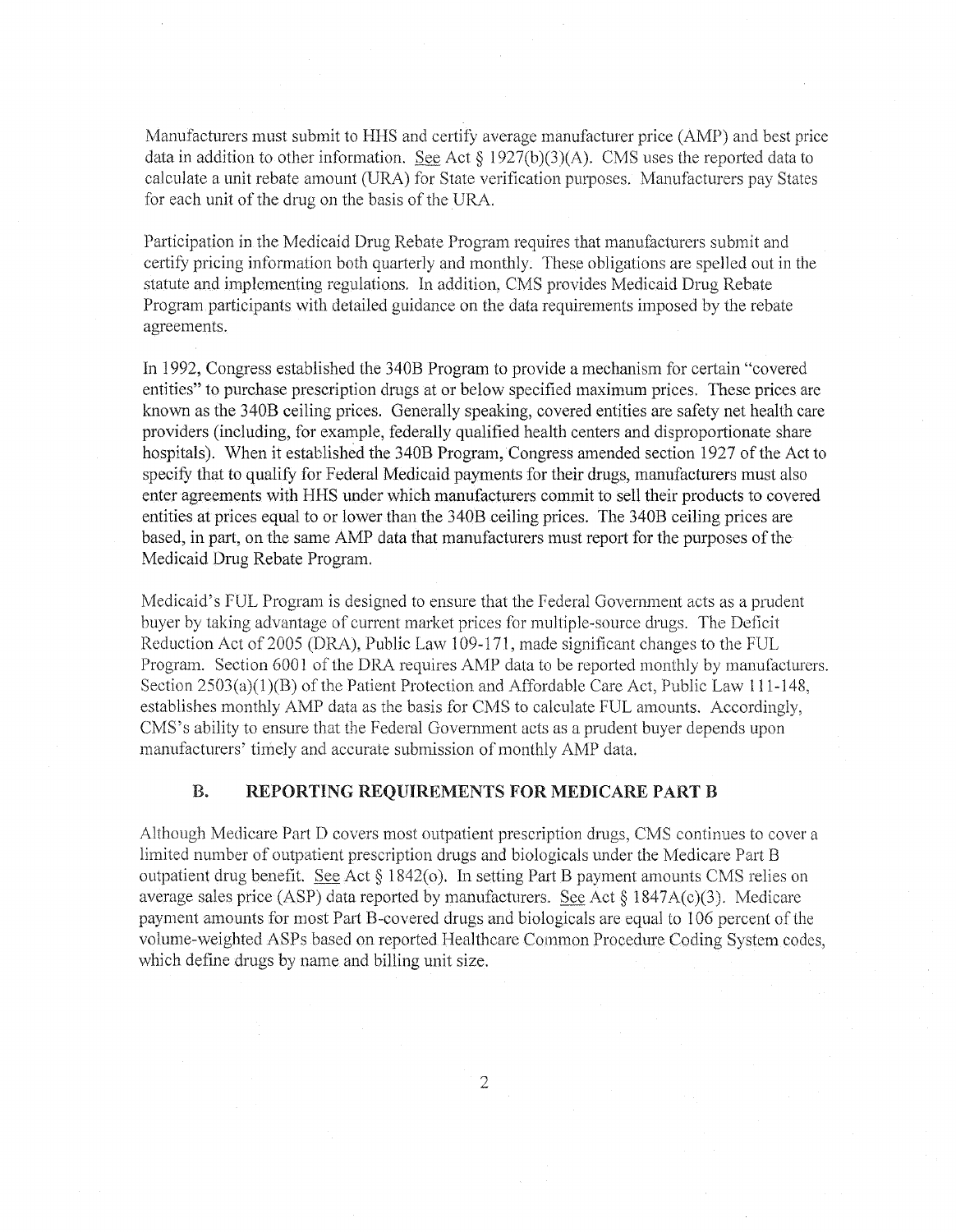Section 1927 of the Act sets forth ASP reporting requirements. Manufacturers with rebate agreements are required to provide CMS with ASP and sales volume data on a quarterly basis. See Act § 1927(b)(3); 42 C.F.R. § 414.804(a)(5).

### C. FAILURE TO MEET REPORTING REQUIREMENTS

The failure by a manufacturer to submit and certify timely quarterly product and pricing data for a drug may impede CMS's ability to calculate a URA for that drug and may impede the States' ability to collect appropriate rebate amounts. Historically, CMS has notified manufacturers when quarterly product and pricing data are late. Late data submitted after CMS has calculated DRAs are included in the following quarter's transmission to States. If manufacturers fail to submit timely monthly AMP information, CMS may be unable to establish appropriate AMP-based FUL amounts in the future. The failure by a manufacturer to submit timely ASP information may impede CMS's ability to calculate an accurate Medicare payment amount for Part B drugs.

OIG has conducted reviews ofthe 340B Program and identified the lack of reported AMP data as an impediment to the establishment of accurate 340B ceiling prices. For example, the October 2005 report, "Deficiencies in the Oversight of the 340B Drug Pricing Program" (OEI-05-02-00072), discussed the need for pharmaceutical manufacturers to provide complete and timely pricing data as required under the Medicaid Drug Rebate Program. The September 2010 report, "Drug Manufacturers' Noncompliance With Average Manufacturer Price Reporting Requirements" (OEI-03-09-00060), found that in 2008, more than half of the drug manufacturers that were required to submit and certify quarterly AMP data failed to comply with reporting and/or certification requirements in at least one quarter. During that same year, more than threefourths of manufacturers failed to comply with monthly AMP reporting requirements.

OIG has also reviewed the Medicare Part B prescription drug benefit and identified the lack of reported ASP data as an impediment to the accurate calculation of Part B payment amounts. For example, the February 2010 report, "Average Sales Prices: Manufacturer Reporting and CMS Oversight" (OEI-03-08-00480), noted that the failure of manufacturers to meet deadlines for reporting ASPs introduces the potential for inefficiency and error in payments tor Medicare Part B-covered drugs.

These reviews reinforce the importance of timely and accurate price reporting to the efficient operation and administration of the Medicaid Drug Rebate Program, the 340B Program, the FUL Program, and the Medicare Part B drug benefit. The OIG reports recommend that CMS refer manufacturers that fail to report product and pricing infonnation on time to OIG for the consideration of potential administrative actions.

3